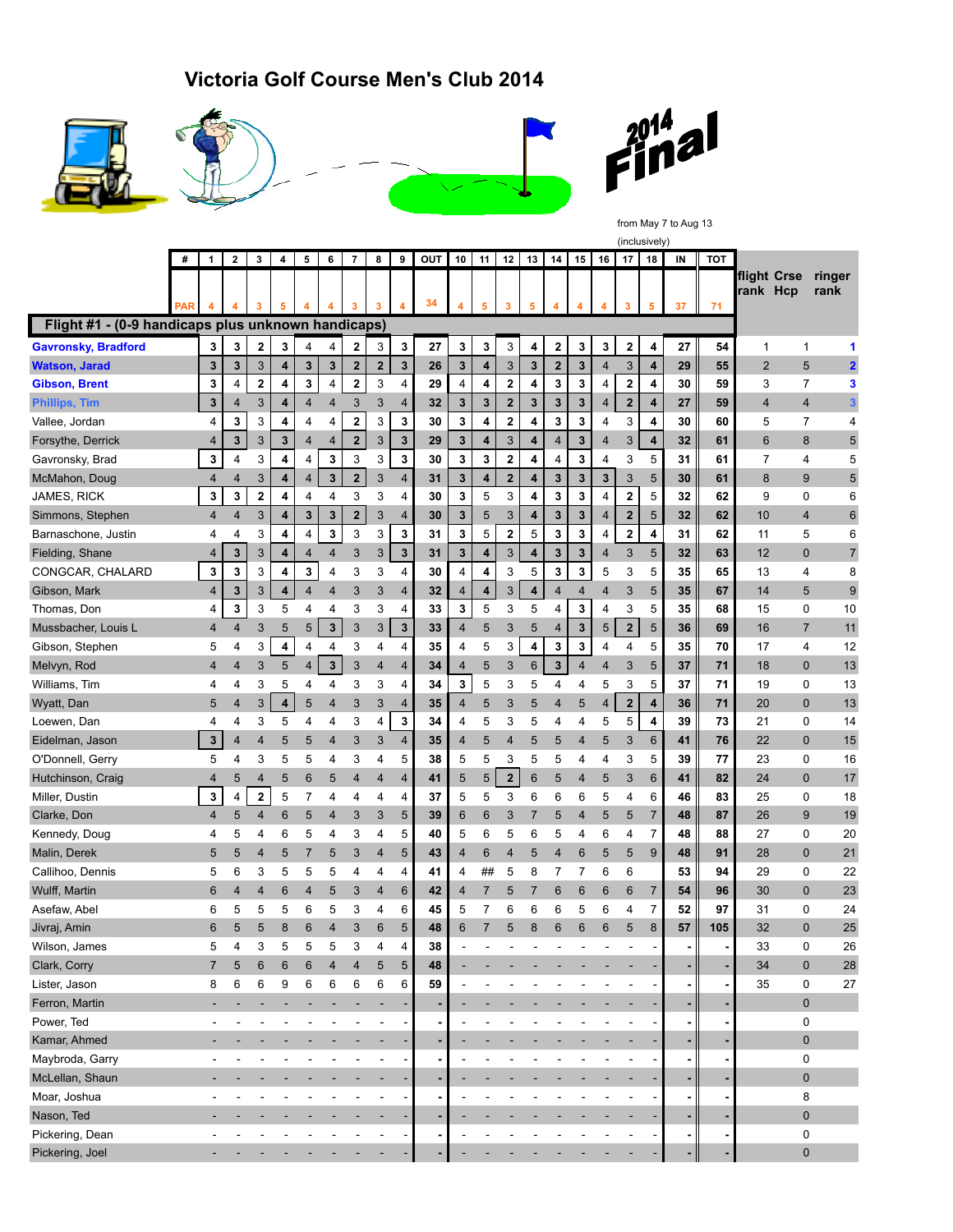|                                      | #<br>1                   | $\overline{\mathbf{2}}$ | 3            | 4                   | 5                            | 6                       | $\overline{7}$          | 8                       | 9                       | <b>OUT</b> | 10                  | 11                      | 12                      | 13                  | 14                      | 15                      | 16                      | 17                      | 18                           | IN       | <b>TOT</b>       |                  |          |                         |
|--------------------------------------|--------------------------|-------------------------|--------------|---------------------|------------------------------|-------------------------|-------------------------|-------------------------|-------------------------|------------|---------------------|-------------------------|-------------------------|---------------------|-------------------------|-------------------------|-------------------------|-------------------------|------------------------------|----------|------------------|------------------|----------|-------------------------|
| Riddell, Murray                      |                          |                         |              |                     |                              |                         |                         |                         |                         |            |                     |                         |                         |                     |                         |                         |                         |                         |                              |          |                  |                  | 0        |                         |
| Seehagel, Darryl                     |                          |                         |              |                     |                              |                         |                         |                         |                         |            |                     |                         |                         |                     |                         |                         |                         |                         |                              |          |                  |                  | 0        |                         |
| Stotyn, Blair                        |                          |                         |              |                     |                              |                         |                         |                         |                         |            |                     |                         |                         |                     |                         |                         |                         |                         |                              |          |                  |                  | 0        |                         |
| Szilvesy, Emery                      |                          |                         |              |                     |                              |                         |                         |                         |                         |            |                     |                         |                         |                     |                         |                         |                         |                         |                              |          |                  |                  | 0        |                         |
|                                      |                          |                         |              |                     |                              |                         |                         |                         |                         |            |                     |                         |                         |                     |                         |                         |                         |                         |                              |          |                  |                  |          |                         |
|                                      |                          |                         |              |                     |                              |                         |                         |                         |                         |            |                     |                         |                         |                     |                         |                         |                         |                         |                              |          |                  |                  |          |                         |
| Flight #2 - (10-15 handicaps)        |                          |                         |              |                     |                              |                         |                         |                         |                         |            |                     |                         |                         |                     |                         |                         |                         |                         |                              |          |                  |                  | Hdcp     |                         |
| Sayler, Wayne                        | 3                        | 3                       | 3            | 4                   | 4                            | $\overline{4}$          | 3                       | 3                       | $\mathbf 3$             | 30         | 3                   | 4                       | $\mathbf{2}$            | 4                   | 3                       | 3                       | 4                       | 3                       | 4                            | 30       | 60               | $\mathbf{1}$     | 10       | 1                       |
| Nalli, Allan                         | 3                        | 4                       | 3            | 4                   | 4                            | 4                       | $\mathbf 2$             | 3                       | 4                       | 31         | 3                   | 4                       | $\overline{\mathbf{2}}$ | 4                   | 3                       | 2                       | 4                       | 3                       | 5                            | 30       | 61               | $\overline{2}$   | 10       | 2,3                     |
| Ostrovsky, Ilya                      | 3                        | 4                       | 3            | 4                   | 4                            | 4                       | $\overline{\mathbf{2}}$ | 3                       | 4                       | 31         | 3                   | 3                       | 3                       | 4                   | 4                       | $\mathbf 2$             | 4                       | 3                       | 4                            | 30       | 61               | 3                | 13       | 2,3                     |
| Allan, Gregor                        | 4                        | 3                       | 3            | 4                   | 4                            | 3                       | 3                       | 3                       | 3                       | 30         | 4                   | 3                       | 3                       | 3                   | 4                       | 3                       | 4                       | 4                       | 4                            | 32       | 62               | 4                | 12       | 4                       |
| Kassam, Salim                        | 4                        | 3                       | 3            | 4                   | 3                            | 4                       | 3                       | 3                       | 3                       | 30         | 3                   | 4                       | 3                       | 5                   | 3                       | $\overline{4}$          | $\overline{4}$          | 3                       | 4                            | 33       | 63               | 5                | 14       | 5                       |
| Anderson, Aaron                      | 4                        | 4                       | 3            | 4                   | 4                            | 3                       | 3                       | 3                       | 4                       | 32         | 2                   | 4                       | $\overline{\mathbf{2}}$ | 4                   | 3                       | 4                       | 4                       | 3                       | 5                            | 31       | 63               | 6                | 11       | 5                       |
| Pickard, Mike                        | 4                        | 4                       | 3            | 4                   | 4                            | 4                       | 3                       | 3                       | 3                       | 32         | 3                   | 4                       | 3                       | 4                   | 3                       | 3                       | $\overline{4}$          | 3                       | 4                            | 31       | 63               | $\overline{7}$   | 11       | 5                       |
| Souliere, Len                        | 4                        | 3                       | 2            | 5                   | 4                            | 3                       | 3                       | 3                       | 3                       | 30         | 4                   | 4                       | 3                       | 5                   | 3                       | 3                       | 5                       | 3                       | 4                            | 34       | 64               | 8                | 15       | 6                       |
| Savard, Ross                         | 3                        | 4                       | 3            | 4                   | 4                            | 4                       | $\mathbf{2}$            | 3                       | $\overline{4}$          | 31         | 3                   | 5                       | $\mathbf{2}$            | 5                   | 4                       | 3                       | 4                       | $\overline{\mathbf{2}}$ | 5                            | 33       | 64               | 9                | 13       | 6                       |
| Eikeland, Gordon                     | 4                        | 3                       | 3            | 4                   | 4                            | 3                       | 3                       | 3                       | 4                       | 31         | 4                   | 5                       | $\overline{\mathbf{2}}$ | 4                   | 4                       | 3                       | 4                       | 3                       | 5                            | 34       | 65               | 10               | 12       | 7                       |
| Mitchell, Glenn                      | 4                        | 3                       | $\mathbf{2}$ | 5                   | 4                            | 4                       | 3                       | 4                       | 3                       | 32         | 4                   | 5                       | 3                       | 4                   | 3                       | 4                       | 3                       | 3                       | 4                            | 33       | 65               | 11               | 10       | $\overline{7}$          |
| Peterson, John                       | 3                        | 4                       | 3            | 5                   | 4                            | 4                       | 3                       | 3                       | 3                       | 32         | 3                   | 5                       | $\mathbf 2$             | 5                   | 3                       | 3                       | 5                       | 3                       | 4                            | 33       | 65               | 12               | 11       | 7                       |
| Bell, Garth                          | 4                        | 4                       | 3            | 4                   | 3                            | $\overline{4}$          | $\mathbf{2}$            | 3                       | 4                       | 31         | 4                   | 4                       | 3                       | 4                   | $\overline{4}$          | 4                       | 4                       | 3                       | 5                            | 35       | 66               | 13               | 12       | 8                       |
| Lai, Stephen                         | 4                        | 3                       | 3            | 5                   | 3                            | 4                       | 3                       | $\overline{\mathbf{2}}$ | 4                       | 31         | 4                   | 5                       | $\mathbf{2}$            | 5                   | 4                       | 4                       | 4                       | 3                       | 4                            | 35       | 66               | 14               | 11       | 8                       |
| Lavorato, Joe                        | 3                        | $\overline{4}$          | 3            | 5                   | $\overline{4}$               | 4                       | 3                       | 3                       | 3                       | 32         | 4                   | 5                       | $\overline{2}$          | 3                   | 4                       | $\overline{4}$          | 5                       | 3                       | 4                            | 34       | 66               | 15               | 14       | 8                       |
| Gallant, Chris                       | 3                        | 4                       | 3            | 4                   | 4                            | 4                       | 3                       | 4                       | 4                       | 33         | 3                   | 4                       | 3                       | 5                   | 4                       | 3                       | 4                       | 3                       | 4                            | 33       | 66               | 16               | 11       | 8                       |
| Shwetz, Stan                         | 4                        | $\overline{\mathbf{4}}$ | 3            | 4                   | $\overline{\mathbf{4}}$      | 4                       | 3                       | 3                       | $\overline{4}$          | 33         | $\overline{4}$      | 5                       | 3                       | 4                   | 3                       | 3                       | $\overline{4}$          | 3                       | 4                            | 33       | 66               | 16               | 15       | 8                       |
| RAINEY, JIM                          | 4                        | 3                       | 3            | 4                   | 4                            | 4                       | 3                       | $\overline{\mathbf{2}}$ | 4                       | 31         | 4                   | 5                       | $\mathbf 2$             | 5                   | 4                       | 4                       | 4                       | 2                       | 6                            | 36       | 67               | 17               | 12       | 9                       |
| Evans, Mike                          | 3                        | 3                       | 3            | 5                   | 4                            | $\overline{4}$          | 3                       | 3                       | $\overline{4}$          | 32         | 3                   | 5                       | $\boldsymbol{2}$        | 4                   | $\overline{4}$          | 4                       | 5                       | 3                       | 5                            | 35       | 67               | 18               | 15       | 9                       |
| Oliver, Sheldon                      | 4                        | 4                       | 3            | 4                   | 3                            | 4                       | 3                       | 4                       | 3                       | 32         | 4                   | 5                       | 3                       | 4                   | 3                       | 4                       | 4                       | 3                       | 5                            | 35       | 67               | 19               | 12       | 9                       |
| Catagas, Howard                      | 4                        | 4                       | 3            | 5                   | 4                            | $\overline{4}$          | $\overline{\mathbf{2}}$ | 3                       | 4                       | 33         | 4                   | 5                       | 3                       | 4                   | $\mathbf 3$             | 4                       | 4                       | 3                       | 5                            | 35       | 68               | 20               | 13       | 10                      |
| McMillan, Larry                      | 4                        | 4                       | 3            | 4                   | 4                            | 4                       | 3                       | 4                       | 4                       | 34         | 4                   | 4                       | 3                       | 5                   | 4                       | 3                       | 4                       | 3                       | 4                            | 34       | 68               | 21               | 15       | 10                      |
| Cao, Trung                           | $\overline{4}$           | 4                       | 3            | 5                   | 5                            | $\overline{4}$          | $\mathbf{2}$            | 3                       | $\overline{4}$          | 34         |                     | 5                       | 3                       | 6                   | 4                       | $\overline{4}$          | 5                       | 3                       | 5                            | 35       | 69               | 22               | 15       | 11                      |
| Torkoly, Paul                        | 4                        | 4                       | 3            | 3                   | 4                            | 4                       | 4                       | 3                       | 3                       | 32         | 4                   | 5                       | 3                       | 4                   | 4                       | 5                       | 4                       | 3                       | 6                            | 38       | 70               | 23               | 15       | 12                      |
| Woodcroft, Mike                      | $\overline{4}$           | 4                       | 3            | 4                   | 4                            | 5                       | 3                       | $\overline{\mathbf{2}}$ | 4                       | 33         | 3                   | 5                       | $\sqrt{3}$              | 4                   | $\overline{4}$          | 4                       | 4                       | 5                       | 5                            | 37       | 70               | 24               | 15       | 12                      |
| Kuzik, Dana                          | 4                        | 4                       | 3            | 5                   | 4                            | 4                       | 3                       | 3                       | 4                       | 34         | 4                   | 5                       | 3                       | 5                   | 4                       | 4                       | 4                       | 3                       | 5                            | 37       | 71               | 25               | 10       | 13                      |
| Gitzel, Gordon                       | 3                        | 3                       | $\sqrt{3}$   | 4                   | 5                            | 4                       | 3                       | 3                       | $\overline{4}$          | 32         | 4                   | 5                       | 3                       | 6                   | 4                       | 4                       | 6                       | $\mathbf 2$             | $6\phantom{1}6$              | 40       | 72               | 26               | 13       | 14                      |
| Baugh, John                          | 5                        | 4                       | 3            | 5                   | 4<br>$\overline{\mathbf{4}}$ | 5                       | 3<br>4                  | 3                       | 3                       | 35         | 4                   | 4                       | 2                       | 5                   | 4                       | 4                       | 5<br>5                  | 3<br>3                  | 6                            | 37       | 72               | 27               | 12       | 14                      |
| Kinnear, Dave                        | 4                        | 4                       | 4            | 5                   |                              | 4                       |                         | 3                       | $\overline{4}$          | 36         | 4                   | 4                       | 3                       | 5                   | 4                       | 3                       |                         |                         | 5                            | 36       | 72               | 28               | 15       | 14                      |
| Christensen, Allen<br>Derksen, Cliff | 4<br>$\overline{4}$      | 4<br>4                  | 3<br>3       | 4<br>$\overline{5}$ | 5<br>5                       | 4<br>$\overline{4}$     | $\mathbf 2$<br>3        | 3<br>3                  | 4<br>$\overline{4}$     | 33<br>35   | 4<br>$\overline{4}$ | 5<br>5                  | 3<br>$\mathbf{3}$       | 6<br>$\overline{7}$ | 4<br>$\overline{4}$     | 4<br>$\overline{4}$     | 5<br>5                  | 4<br>$\mathbf{3}$       | 5<br>$\overline{\mathbf{4}}$ | 40<br>39 | 73<br>${\bf 74}$ | 29<br>30         | 14<br>15 | 15<br>$16\,$            |
| To, Thanh                            | $\overline{\phantom{a}}$ |                         |              | $\sim$              |                              |                         | ÷,                      |                         |                         |            |                     |                         |                         | ÷,                  |                         | $\sim$                  | ä,                      |                         |                              |          |                  |                  | 13       |                         |
|                                      |                          |                         |              |                     |                              |                         |                         |                         |                         |            |                     |                         |                         |                     |                         |                         |                         |                         |                              |          |                  |                  |          |                         |
| Flight #3 - (16-20 handicaps)        |                          |                         |              |                     |                              |                         |                         |                         |                         |            |                     |                         |                         |                     |                         |                         |                         |                         |                              |          |                  |                  | Hdcp     |                         |
| Zimmerman, Paul                      | 4                        | $\mathbf{3}$            | $\mathbf{3}$ | 3                   | 3                            | 4                       | $\mathbf 2$             | 3                       | 4                       | 29         | $\overline{4}$      | 4                       | $\overline{\mathbf{2}}$ | 4                   | $\overline{4}$          | 4                       | $\overline{4}$          | $\sqrt{3}$              | $5\phantom{.0}$              | 34       | 63               | $\mathbf{1}$     | 19       | 1                       |
| <b>McClung, lan</b>                  | 4                        | 4                       | 3            | 4                   | 4                            | 4                       | $\mathbf 2$             | 3                       | 4                       | 32         | 4                   | 4                       | 3                       | 5                   | $\mathbf{3}$            | $\overline{\mathbf{2}}$ | 4                       | 3                       | 4                            | 32       | 64               | $\overline{2}$   | 16       | 2                       |
| <b>Salh, Gary</b>                    | 4                        | 4                       | $\sqrt{3}$   | 5                   | $\mathbf{3}$                 | $\mathbf{3}$            | 3                       | $\overline{4}$          | $\mathbf 3$             | 32         | 3                   | $\overline{\mathbf{4}}$ | $\overline{\mathbf{2}}$ | 4                   | $\overline{\mathbf{4}}$ | $\overline{\mathbf{4}}$ | $5\phantom{.0}$         | $\overline{\mathbf{2}}$ | $5\phantom{.0}$              | 33       | 65               | $\sqrt{3}$       | 16       | 3                       |
| McKim, Bruce                         | 4                        | 3                       | 3            | 4                   | 3                            | $\overline{\mathbf{4}}$ | 3                       | 3                       | 4                       | 31         | 3                   | 5                       | $\overline{\mathbf{2}}$ | 5                   | 3                       | 4                       | 5                       | 3                       | 5                            | 35       | 66               | 4                | 17       | 4                       |
| Gratton, Arthur                      | 4                        | $\overline{\mathbf{4}}$ | 3            | 5                   | 4                            | $\overline{4}$          | 3                       | 3                       | $\mathbf 3$             | 33         | 3                   | 5                       | 3                       | 4                   | $\mathbf{3}$            | $\overline{\mathbf{3}}$ | $\overline{\mathbf{4}}$ | $\mathbf{3}$            | 5                            | 33       | 66               | $\sqrt{5}$       | 19       | $\overline{\mathbf{r}}$ |
| Slater, Charles                      | 4                        | 3                       | 3            | 4                   | 4                            | 3                       | $\mathbf 2$             | 3                       | 4                       | 30         | 3                   | 5                       | 3                       | 5                   | 4                       | 4                       | 5                       | 3                       | 5                            | 37       | 67               | 6                | 16       | 5                       |
| Lavorato, Darrell                    | 4                        | $\overline{\mathbf{4}}$ | 3            | 4                   | $\overline{4}$               | 5                       | 3                       | 3                       | $\overline{\mathbf{4}}$ | 34         | $\mathbf 3$         | $\overline{\mathbf{4}}$ | $\overline{\mathbf{2}}$ | 5                   | $\overline{4}$          | 3                       | $\overline{\mathbf{4}}$ | $\mathbf{3}$            | 5                            | 33       | 67               | $\overline{7}$   | 16       | 5                       |
| Leong, Peter                         | 4                        | 4                       | 3            | 5                   | 4                            | 4                       | 2                       | 3                       | 4                       | 33         | 3                   | $\overline{5}$          | 3                       | 5                   | $\mathbf{3}$            | 3                       | 5                       | 3                       | 5                            | 35       | 68               | 8                | 19       | 6                       |
| Chiarello, Art                       | 4                        | $\mathbf{3}$            | $\mathsf 3$  | 5                   | 5                            | $\overline{\mathbf{4}}$ | 3                       | $\mathbf 2$             | $\overline{4}$          | 33         | 3                   | 5                       | 3                       | 5                   | $\overline{4}$          | $\overline{\mathbf{4}}$ | $\overline{4}$          | $\overline{\mathbf{2}}$ | $\,6\,$                      | 36       | 69               | $\boldsymbol{9}$ | 16       | $\overline{7}$          |
| Elmi, Aydroos                        | 4                        | 4                       | 3            | 4                   | 4                            | $\overline{\mathbf{4}}$ | 3                       | 3                       | 4                       | 33         | 4                   | 5                       | $\overline{\mathbf{2}}$ | 5                   | 4                       | 3                       | 4                       | 3                       | 6                            | 36       | 69               | 10               | 16       | $\overline{7}$          |
| McLean, David                        | 4                        | 4                       | 3            | 5                   | 5                            | $\overline{\mathbf{4}}$ | 3                       | $\mathbf 2$             | $\overline{\mathbf{4}}$ | 34         | 3                   | $\overline{\mathbf{4}}$ | $\sqrt{3}$              | 5                   | $\mathbf 3$             | $\overline{\mathbf{4}}$ | 5                       | 3                       | 5                            | 35       | 69               | 11               | 17       | $\overline{7}$          |
| Pontieri, Tony                       | 4                        | 4                       | 3            | 5                   | 5                            | 4                       | $\mathbf 2$             | 3                       | 4                       | 34         | $\overline{4}$      | $\overline{\mathbf{4}}$ | 3                       | 5                   | $\overline{4}$          | 3                       | 5                       | 3                       | 5                            | 36       | 70               | 12               | 16       | 8                       |
| Zimmerman, Joel                      | 4                        | $\mathbf 3$             | $\sqrt{3}$   | 5                   | 5                            | $\overline{4}$          | 3                       | 3                       | $\overline{\mathbf{4}}$ | 34         | $\overline{4}$      | 6                       | $\overline{2}$          | 5                   | 4                       | $\overline{\mathbf{4}}$ | $\overline{4}$          | 3                       | 5                            | 37       | 71               | 13               | 19       | 9                       |
| Gowan, Patrick                       | 3                        | 4                       | 3            | 5                   | 4                            | 5                       | 3                       | 3                       | 5                       | 35         | 3                   | 5                       | $\overline{\mathbf{2}}$ | 5                   | 4                       | 4                       | 5                       | 3                       | 5                            | 36       | 71               | 14               | 19       | 10                      |
| Defazio, Tony                        | 4                        | 4                       | 3            | 5                   | 5                            | $\mathbf 3$             | $\overline{\mathbf{2}}$ | 4                       | 4                       | 34         | $\overline{4}$      | 5                       | 3                       | 5                   | $\overline{4}$          | 4                       | 5                       | 3                       | 5                            | 38       | 72               | 15               | 18       | 11                      |
| Trueman, Scott                       | $\overline{4}$           | 4                       | 3            | 4                   | 5                            | $\overline{4}$          | 3                       | 3                       | 5                       | 35         | 4                   | 5                       | 3                       | 5                   | 4                       | 4                       | 5                       | $\mathbf 2$             | 5                            | 37       | 72               | 16               | 20       | 11                      |